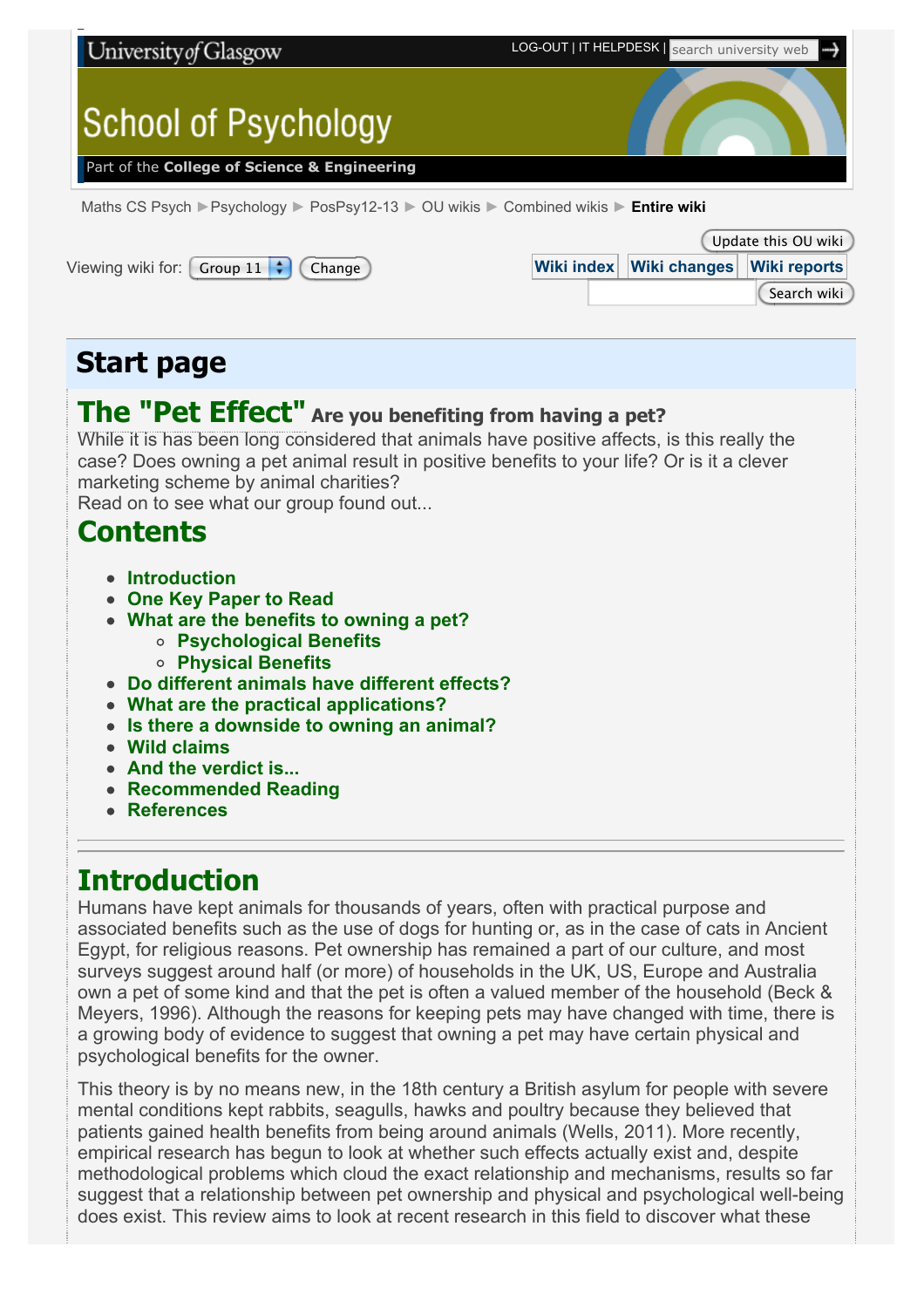benefits might be.

So...does having a pet really improve your well-being?

### *[- Back to contents.](http://fims.moodle.gla.ac.uk/mod/ouwiki/entirewiki.php?id=22976&group=449&format=html#contents)*

## **[One Key Paper to Read](http://onlinelibrary.wiley.com/doi/10.1111/j.1540-4560.2009.01612.x/full) Wells, D. L. (2009) The Effects of Animals on Human Health and Well-being Journal of Social Issues 65:523-543**

This paper is a review of the research into what effects of pet-ownership may exist on shortand long-term physical health, as well as the associations found between animals and psychological well-being and the mechanisms for how these benefits may come about.

Among the areas looked at are the effects of animals on stress reduction and blood presure, prevention of certain diseases, recovery from illness, self esteem, social companionship, and depression. Animals as an aid for the disabled and "therapist" for the institutionalised are also discussed, as are the suspected abilities of certain animals to detect and aid with the treatment of specific diseases. The author then goes on to look at how animals might bring about such effects and the possible different benefits of different animals. The paper acknowledges that the evidence is not yet conclusive for a direct causal link between having animal companions and human well-being as well as discussing various methodological issues in the research. It also factors in the possible negatives of pet ownership such as transmission of diseases and bereavement, but overall emphasises that the theory of pets as beneficial to their owners well-being is largely supported by the literature, and provides an excellent starting point for those interested in this topic.

# **What are the benefits of owning a pet? Psychological Benefits**

In general, research supports our notion that owning pets is beneficial to our mental wellbeing. Studies report pet owners have lower levels of anxiety, depression and loneliness. Pets can improve our feelings of autonomy, competence, and self-esteem. They can also "buffer" the effects of stressful life events, like bereavement or divorce (Wells, 2009). There are few studies looking at the effects of pet ownership in the general population. The majority of research focuses on older people or those with certain conditions and disabilities.

#### *General Population*

An Australian survey of 92 cat owners found that they had a lower level of psychiatric disturbance and a more favourable attitude toward pets than non-pet owners (Straede & Gates, 1993). Serpell (1990) followed individuals for a 10 month period after they acquired a pet dog or cat. Participants showed improvements in psychological well-being over the first six months but only dog owners sustained them at 10 months. Dog owners reported enhanced self-esteem and feelings of security.



## *Older People*

Research by Siegel (1990) into the effect of pets on older

people showed that pet-owners had fewer doctor contacts, supposedly because the pets satisfied their need for companionship. Additionally, their doctor visits did not increase during times of increased life stress because the pets functioned as stress buffer. A third of respondents described "companionship" as a benefit of owning a pet animal, among feelings of security (25%) and feeling loved (21%). Other studies have shown that pet ownership and attachment is associated with less depression in bereaved elderly people with low social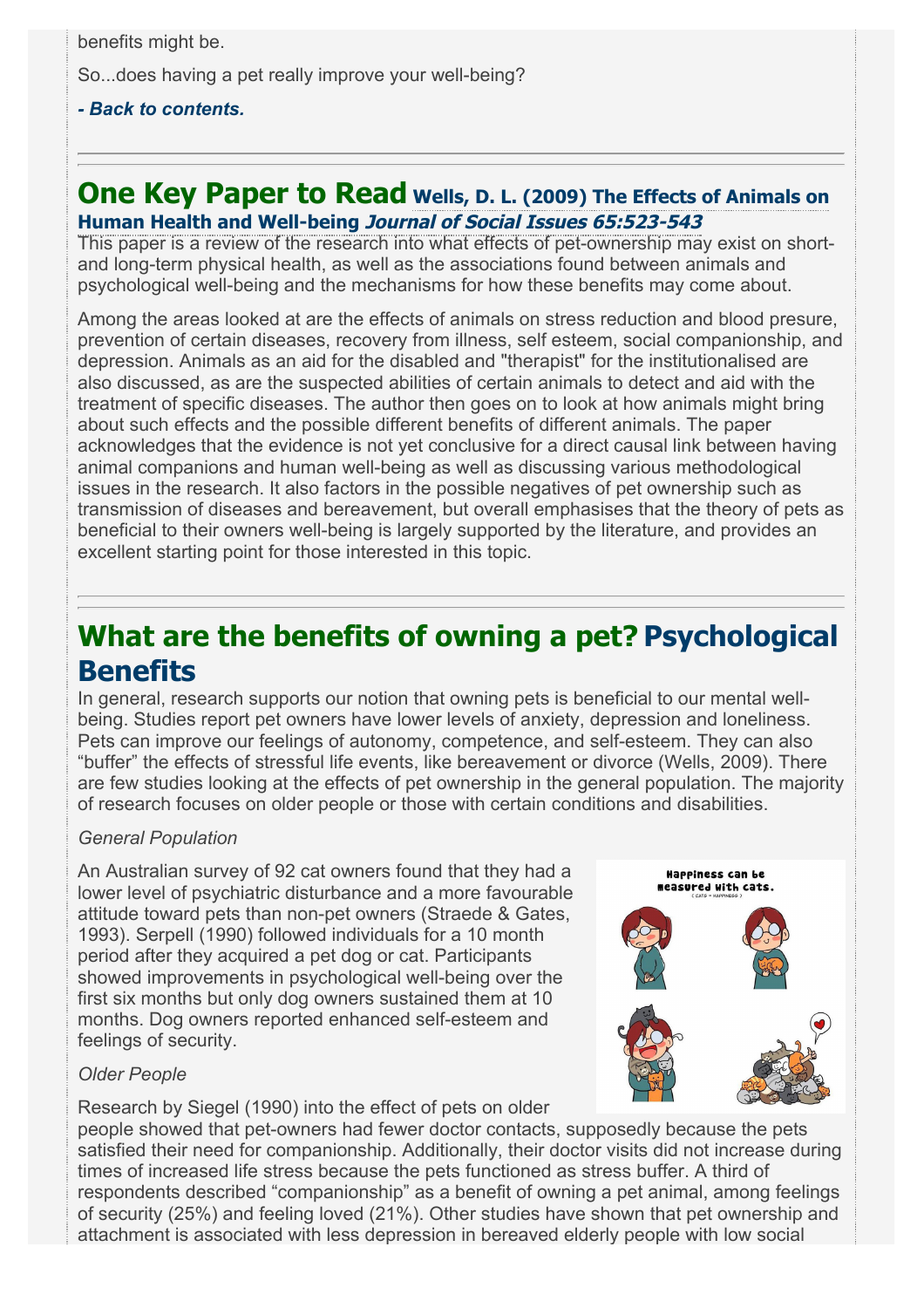support (Garrity et al, 1989; Akiyama et al., 1986). An Alzheimer's-specific study reported that those still living at home with their pet had fewer mood disorders and episodes of aggression and anxiety (Fritz et al, 1995).

## *AIDS/HIV Population*

In a qualitative study by Carmack (1991) patients with AIDS/HIV described the relationship with their pets as a source of support, affection, nurturance and acceptance. Another important theme that emerged was the perceived ability of the pets to reduce and help manage stress. Comparable to the studies conducted with older participants, patients with AIDS reported less depression when they owned pets and had fewer social confidants (Siegel et al., 1999).

## *Children*



90% of interviewed children between the ages of three and thirteen said that there was some benefit in owning a pet (Kidd & Kidd, 1985). The mentioned benefits included learning opportunities, happiness, comfort, and unconditional love (Poresky, 1996). Parents explanations on why they thought pets benefited their children contained themes like developing empathy, inspiring respect for living beings, and learning to care for others (McCune et al., 2010). The quality of the childpet relationship seems to be more important than the presence

of a pet (Poresky & Hendrix, 1990). There is robust evidence that pets play a role in the psychosocial development of children. Van Houtte & Jarvis (1995) reported higher autonomy in third to sixth graders owning pets. Fifth and sixth graders indicated higher self-esteem. The authors suggest that pets may have a greater impact on children when they enter adolescents. In a study over 800 Croatian children dog owners were more empathic and prosocially oriented than non-owners (Vidović et al., 1999).

Most studies show that the relationship between pet ownership and psychological health is more complex than for physical health. For example, Raina and colleagues (1999) found no direct association between pet ownership and change in psychological well-being but pet ownership modified the relationship between social support and the change in psychological health. Similarly, Duvall and others (2010) found that neither pet ownership nor attachment to the pet could predict levels of depression or loneliness. However, the combination of low levels of social support and high attachment to pets predicted higher scores on loneliness and depression.

## *[- Back to contents.](http://fims.moodle.gla.ac.uk/mod/ouwiki/entirewiki.php?id=22976&group=449&format=html#contents)*

In accordance with Maslow's hierarchy of needs physical wellbeing is also an important factor for personal happiness (Maslow, 1943).

## **Physical Benefits**

The idea that pets are good for our physical health is by no means a new one. Already in 1880 it was suggested that people with medical problems gained pleasure from the presence of birds. However, an attempt to scientifically examine the effect of animals on human health is a modern phenomenon. In fact, for nearly 25 years, research has shown that pets may provide certain health benefits (Anderson, Reid and Jennings, 1992; Headey, 1999).

#### *Fewer Allergies and Asthma*

The old thinking is that if you come from an allergy-prone family, pets should be avoided. However, a growing number of studies suggest that children growing up in a home with animals (cats, dogs or farm animals) have less risk of allergies and asthma. In a recent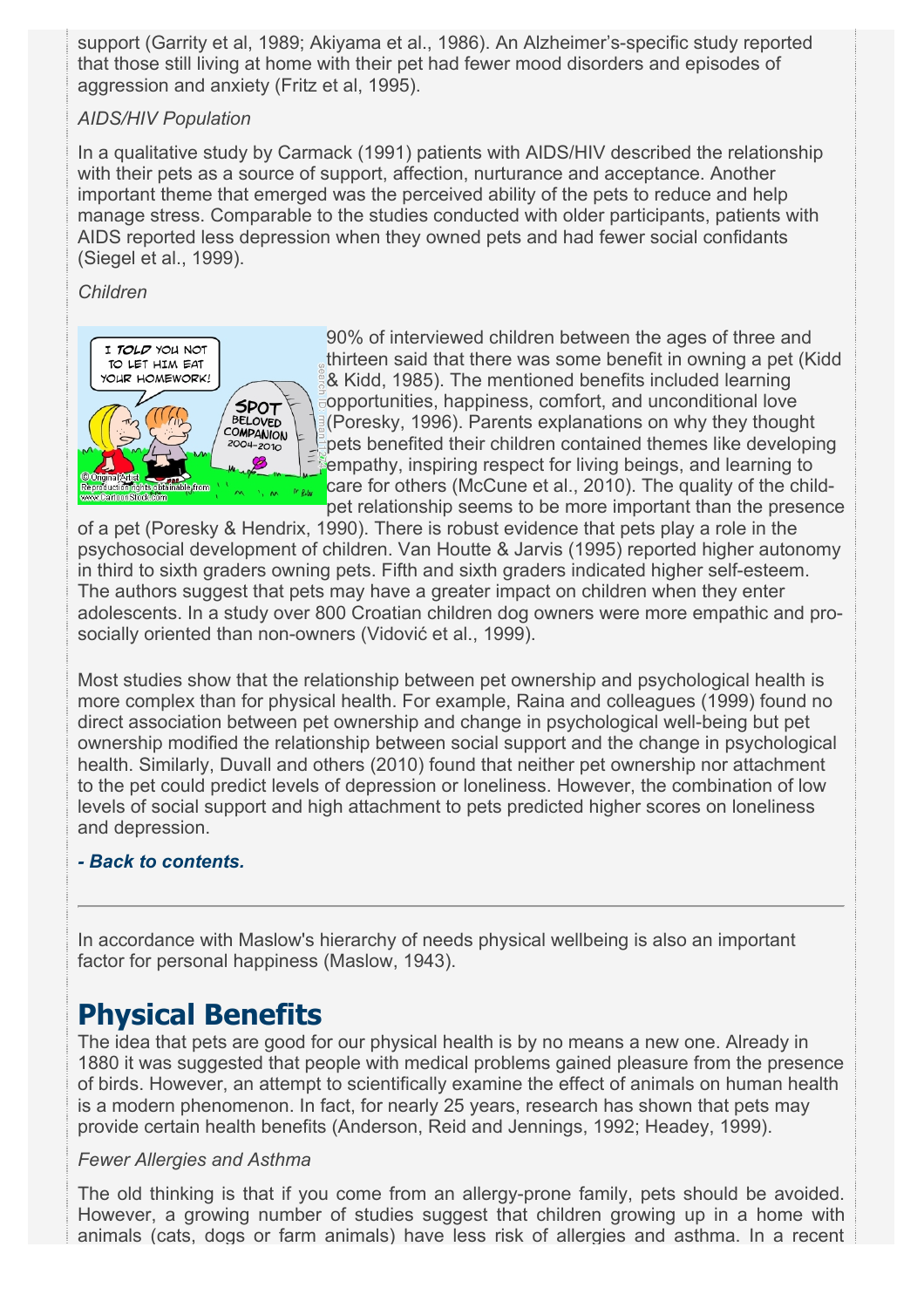study, University of Wisconsin-Madison pediatrician James Gern (2004) analysed the blood of 101 babies immediately after birth and one year later for evidence of an allergic reaction and immunity changes. The results revealed that if a dog lived in the home, infants were less likely to show evidence of pet allergies, 19 vs. 33 %. This finding is line with previous research reporting a reduced risk of asthma and allergic rhinitis in children exposed to pet allergens during the first year of life (Ownby et al., 2002; Nafsted et al., 2001).

animals (cats, dogs or farm animals) have less risk of allergies and asthma. In a recent

#### *Immediate/short-term effects*

Without a question a pet is a great friend and after a difficult day,pet owners quite literally feel the love. Animals make people feel good but we are Snapshots at jasonlove.com

talking about more than feeling glad they are around. Previous research has shown that the presence of a dog in a room has several short-term health benefits such as decreases in blood pressure/heart rate as a response to stressful situations and tasks such as a mental arithmetic test (Allen et al., 1991) and reading aloud (Friedmann et al., 1983). It has also been suggested that 15 to 30 minutes of watching fish swim around in an aquarium may lower blood pressure and other autonomic responses to mild stress as t he level of cortisol, a hormone associated with stress, is lowered and the production of serotonin, a chemical associated with well-being, is increased (De Schriver and Riddick, 1991).



#### *Healthy Heart*

It has been found that seniors who own dogs go to the doctor less than those who do not. In a study of 100 Medicare patients, even the most highly stressed dog owners had 21% fewer physician contacts than non-dog owners (Siegel, 1990).

Evidence for pet ownership and reduced cardiovascular disease comes from a study conducted by Anderson and colleagues (1992) who compared risk factors for cardiovascular disease in pet owners and non-owners. The results of the study revealed that pet owners had significantly lower blood pressure and lower risk of developing coronary heart disease than non-owners and this was not explicable on the basis of cigarette smoking, diet, body mass index or socioeconomic profile.

Friedmann and her colleagues (1980) reported that those who have experienced a heart attack, patients with a dog or cat tend to have better recovery rates. They examined the association between pet ownership and survival after a heart attack and reported that total of 58 percent of the 1-year survivors had one or more pets. Thus the authors suggested that in addition to the therapeutic uses of pets for patients with mental illness, patients with coronary heart disease should be also included in this consideration. The methods used in Friedmann's study were criticised (Wright and Moore, 1982) but it has since been replicated on a larger scale and findings seems fairly well established (Friedmann, 1995).

#### *Long-term Benefits*

Serpel (1991) conducted a 10-month study which examined changes in health status in 71 adults following the acquisition of a cat or dog. It was found that both pet-owning groups reported a highly significant reduction in minor health problems (such as coughs, headaches, dizziness and hay fever) during the first month following the pet acquisition and the effect was sustained in dog owners, not in cat owners, through 10 months. Similarly, another study found that elderly people who had pets declined less in physical health in a one year period than a control group without pets (Raina et al., 1998).

#### *Mechanisms through which pets bring benefits*

It has been suggested that the mechanisms by which pet ownership may provide health benefits may be related to decreased sympathetic system arousal (Friedmann, 1990).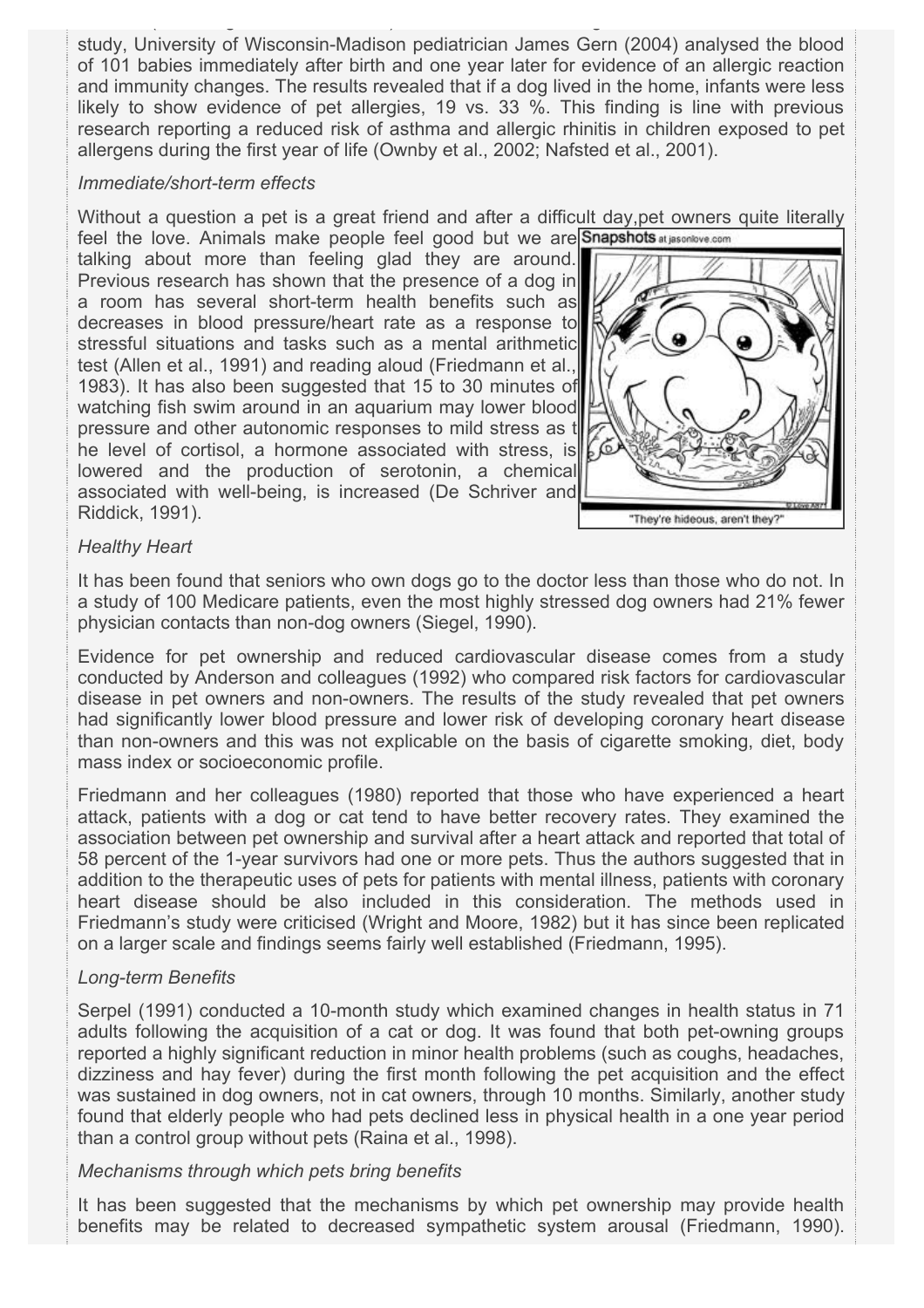Addittionally, it has been noted that light to moderate walking may provide some of the same health benefits as more vigorous types of physical health and that pets may be helpful in providing an impetus for establishing a regular walking program (Siegel et al., 1995). This suggestion was confirmed by Reeves and colleagues (2011) who reported (unsurprising) results that walking a dog increases the overall level of weekly walking. Furthermore, dog walkers were more physically active overall and were more likely to meet the recommended levels of weekly physical activity than those who did not own a dog.

However, individual differences must be taken into account when considering possible underlying mechanisms through which pets may bring benefits. Shy, lonely and older people are most likely to gain from companionship whereas stressed and busy people may relax and their blood pressure and autonomic responses come down. People with very little or irregular



physical exercise may exercise more if they own a dog. These all are potential mechanisms underlying the physical benefits of owning a pet and thus worth continued investigation.

Without a doubt the above studies have their limitations and several studies have found no relationship between ownership and health. However, as discussed above, research dating from the 1980s have shown several benefits ranging from

- Reduced risk of asthma and allergic rhinitis (Ownby et al., 2002; Nafsted et al., 2002)
- Reduction in the frequency of minor physical ailments (Serpell, 1991)
- Significantly lower use of general practitioner services (Headey, 1998)
- Reduced risk of cardiovascular disease (Anderson et al., 1992)
- Higher survival rates from myocardial infarction (Friedmann, 1980)
- Better physical health in older people
- Greater physical activity and less obesity (Reeves et al., 2011)

Thus it is clear that these encouraging results give a reason to further investigate potential physical benefits of pets in the future.

#### *[- Back to contents.](http://fims.moodle.gla.ac.uk/mod/ouwiki/entirewiki.php?id=22976&group=449&format=html#contents)*

# **Do different animals have different effects?**

There is evidence however that the benefits conferred by pet ownership are not necessarily the same for different types of animals. Unfortunately it is difficult to reach an absolute conclusion due to variation in the amount of research into different animals.

#### *Dogs*

Dogs are one of the most commonly owned pets and appear to be by far the most frequently researched animals, with results reliably suggesting that ownership of a dog can induce the physical, psychological and social benefits described above through various mechanisms. There is evidence however that these benefits may also vary depending on the type of dog. The beneficial socialising effects of dog ownership for example have been shown to be fairly robust, applying also to dogs for the disabled (Wells, 2007) and even in spite of the appearence of the person (McNicholas & Collis, 2000). However the appearence of the dog can have an effect, Wells (2004) found that young dogs and dogs reknowned for their good temperament such as Labradors had a better socialising effect than dogs such as Rottweilers.

*Cats*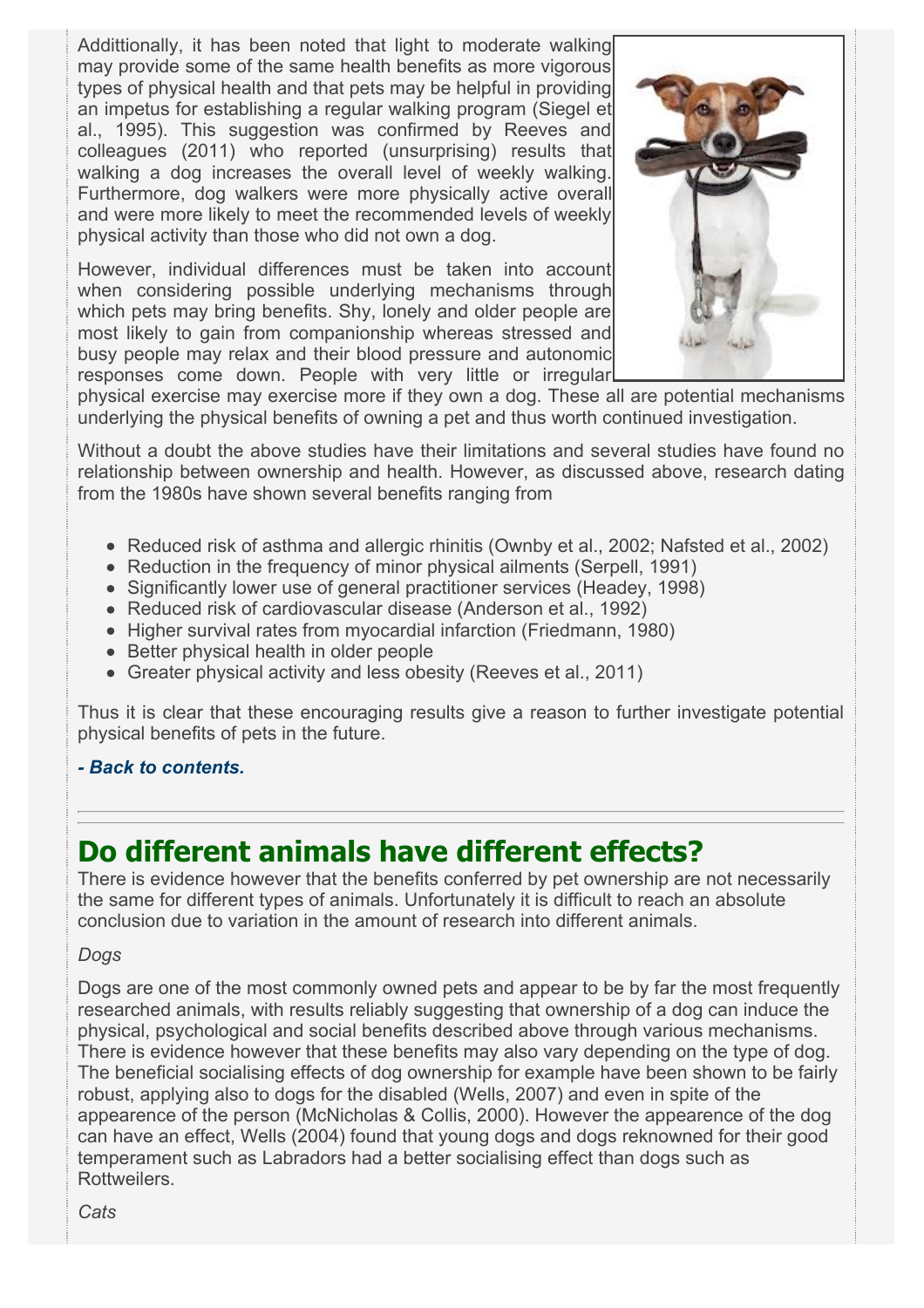Evidence specifically looking at the benefits of owning a cat has yielded more mixed results than for dogs and research is much less extensive despite them also being very common household pets. For example, in a further study into the effects of pet ownership on survival rates after a heart attacks Friedmann & Thomas (1995) looked at cats as well as dogs. In contrast to the findings with dogs, it was found that cat owners were actually less likley to be alive after a year. The outlook is not entirely bleak however, Serpall et al. (1991) and Heady (1999) also looked at cats instead of dogs and found that, like dogs, aquiring a cat was associated with a reduced number of minor health problems, however Serpall et al. who looked at the period immediately after aquiring the animals found that, unlike with dogs these effects were not maintained past one month. Studies looking at the loneliness and companionship effects of pet ownership have also found significant results for cats (Zasloff & Kidd, 1994).

## *Other Animals*

There is very little research investigating the specific effects of owning animals other than dogs and cats. Hunt et al. (1992) however looked at whether animals other than dogs and cats might have the same socialising benefits for their owners. Results demonstrated that a person with a rabbit or turtle were also more likely to have interactions with strangers than a person sitting alone with particular effect for rabbits. However it must be remembered that even though these effects have been demonstrated in other animals, dogs are far more likely to be taken out in public than other animals. There is also evidence that fish can have a calming and relaxing effect and help reduce autonomic responses to stress (Katcher et al 1984). Similar effects have been found in birds and even, in one case study, snakes (Eddy, 1996). Companionship and therapy benefits have also been demonstrated in birds and horses (Wood et al. 2005), see 'practical applications' section below for further information relevant to therapy and horses.

Much more research would be required to fully ascertain whether different animals have significantly different effects but results so far suggest that this may be an area worth investigating. It has been suggested however that simply owning any pet can have certain advantages such as socialisation effects for children, helping them to learn empathy and how to care for others. Wells (2005) also suggests that the benefit of stress reduction may not infact require a live animal at all. In this study videos of fish, primates and birds were found to reduce stress compared to a blank screen or videos of people.

## *[- Back to contents.](http://fims.moodle.gla.ac.uk/mod/ouwiki/entirewiki.php?id=22976&group=449&format=html#contents)*

## **What are the practical applications?**

So far a number of benefits of owning a pet have been pointed out. Since animals seem to be so beneficial to humans, are there any practical applications to using animals in a clinical setting for example?

Animals have been companions for humans for centuries and have been used as early as 1792 as a form of therapy. Florence Nightingale was said to be an advocate of pets referring particularly to the benefits of birds for invalids. (Hooker et al., 2002) The use of animals in therapy is usually referred to as pet-assisted therapy and can use a variety of animals dependent on the intended recipients and nature of the pet.

#### *Pet Assisted Therapy*

The most common animals used in pet-assisted therapy are dogs, however, cats, rabbits and other small furries have also been used within a therapy context. Pet-assisted therapy originally began in the 1960s after Boris Levinson noticed that his patients responded more positively in therapy in the presence of his dog (Levinson 1962). Extensive use of animals in a therapeutic setting only began in the 1990's with Dr Thomas who recognised the potential of using animals therapeutically and therefore sparked a tirade of research supporting the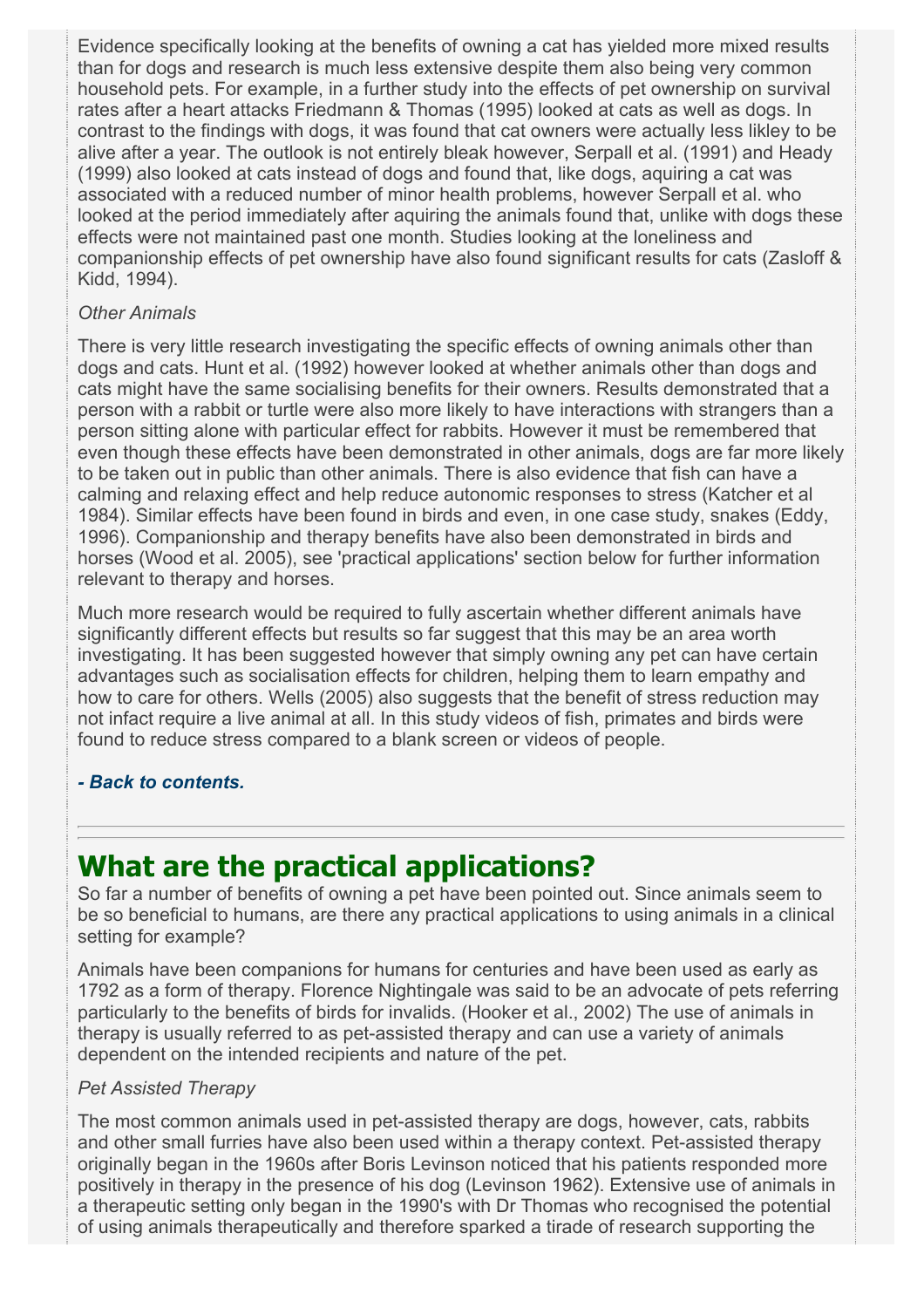benefits of animals (Hooker et al., 2002).

Animals have been used in a variety of settings to help with a variety of problems. In hospital settings, pets can provide a distraction for painful procedures in young children and reduce stress (Kaminski et al,. 2002) and blood pressure in other patients. There has also been positive effects reported in hospice settings with older patients and in psychiatric wards with hospital staff and relatives reporting the patients to be calmer and therefore having improved relations (Hooker et al., 2002).

More unusual settings that have shown to benefit from the presence of a pet are classrooms. One study showed that a class who had a dog present were overall calmer and more focused on their learning (Kortshal & Ortbauer, 2003), which perhaps helps explain why many American schools are so keen to have "class pets". As well as in education, individuals in the prison system and juvenile offender's units have shown to benefit from having an animal present with reported increases in mental well-being and greater potential for rehabilitation (Merriam-Ardunini, 2000).

Overall, meta-analysis by Nimer and Lundahl (2007) found a moderate effect of intervention, reporting improvements in behavioural problems, medical difficulties and emotional dysfunction. A further meta-analysis by Giaquinto and Valentini (2009) reported consistent evidence of a protective cardiovascular effect by owning a dog. However, they also found the evidence regarding emotional benefits to be inconsistent.

### *Horses in Therapy*

Another therapy worth highlighting is that of using horses within a therapeutic setting. Hippotherapy is the use of horses to give physical therapy to children and adults who have problems with movement. The movement of the horse mimics that of walking and therefore provides rehabilitation for the muscle groups within the affected child or adult (Snider et al., 2007).

Additionally, horse riding also benefits children in terms of self-esteem and emotional connections. Learning to ride and care for a horse has been shown to have positive effects on children with varying mental and physical disorders as well as young offenders (Snider et al., 2007).

## *Practical Exercise*

If you would like to experience the benefits of animals but don't have the space, expense or the tolerance for fluff here is a short video of fish to replicate some of the feelings described above in research.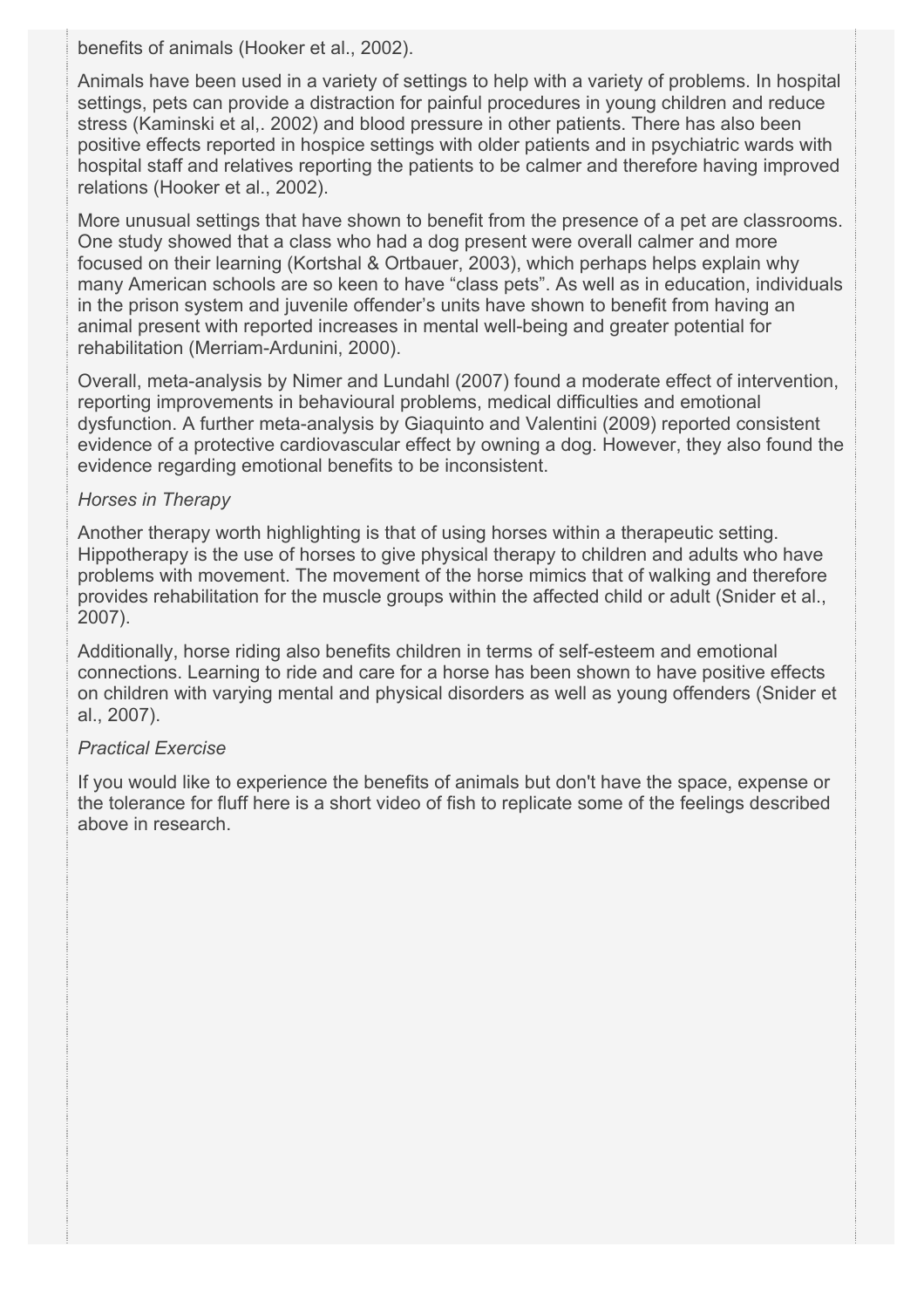However, personally our group found this video of a chinchilla more soothing.

*[- Back to contents.](http://fims.moodle.gla.ac.uk/mod/ouwiki/entirewiki.php?id=22976&group=449&format=html#contents)*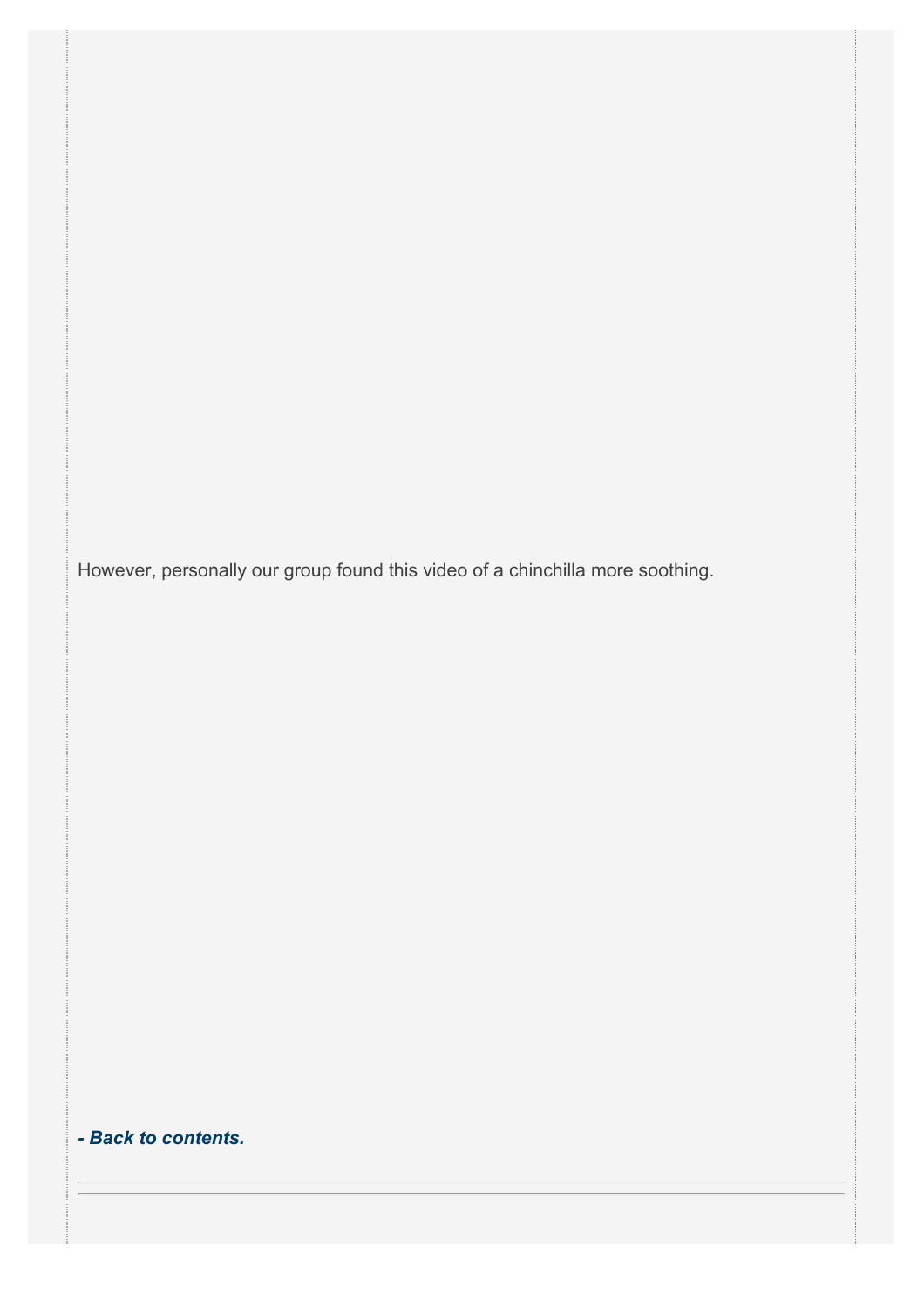## **Is there a downside to owning an animal?** For those with an interest in the potential drawbacks "**Smith, B. (2012). The 'pet effect'- Health related aspects of companion animal ownership.** *Australian Family Physician, 41***, 439-42.**" is a good place to start. It covers various potential negatives including allergies, diseases and the costs involved. Also, see **[below](http://fims.moodle.gla.ac.uk/mod/ouwiki/entirewiki.php?id=22976&group=449&format=html#negative%20claims)** for some "wild claims" about the downsides to pet ownership.



• also poop scooping.

# **Wild claims, and when the theory doesn't match up with the evidence!**

Overall, it is theorised that keeping pets is beneficial for health and well-being. However, it is important to bear in mind that theory is not always based on extensive and appropriate empirical testing. Here, some of the issues surrounding the discussion of the benefits and potential costs of owning a pet in the media and so in the public eye, as well as in scientific literature are discussed.

Following is a selection of claims made about the pros and cons of owning a pet in a wellknown tabloid newspaper:

**[Owning a chinchilla makes you brainy.](http://www.dailymail.co.uk/femail/article-2174318/Children-pets-clever-according-new-survey-chinchilla-owners-getting-best-results.html) [Ferrets prevent suicide.](http://www.dailymail.co.uk/news/article-2030323/Ferrets-saved-life-How-suicidal-sex-swap-Falklands-hero-turned-furry-pets-help.html) [Owning a pet makes you live longer.](http://www.dailymail.co.uk/sciencetech/article-2013854/Why-owning-pet-makes-happier-likely-live-longer.html) [Taking your pet to bed will give you the bubonic plague.](http://www.dailymail.co.uk/health/article-1350168/Dont-sleep-pet-catch-possibly-bubonic-plague.html) [Taking your pet to bed will give you MRSA.](http://www.dailymail.co.uk/news/article-561016/Dont-sleep-dog-Top-government-vet-warns-catch-MRSA.html) [You might as well replace your therapist with a dog!](http://www.dailymail.co.uk/news/article-2079121/Meet-therapist-Last-year-Billy-terrier-saved-kindness-strangers-Now-repaying-debt-bringing-joy-desperately-ill.html) [And while you're at it - your entire medicine cabinet.](http://www.dailymail.co.uk/health/article-1229744/Stroking-dog-helps-patients-halve-number-painkillers-take.html) [Dirty pets prevent colds.](http://www.dailymail.co.uk/health/article-123295/Why-pet-good-bad-health.html) [Pets are responsible for asthma.](http://www.dailymail.co.uk/health/article-28357/Asthma-peril-pets.html)**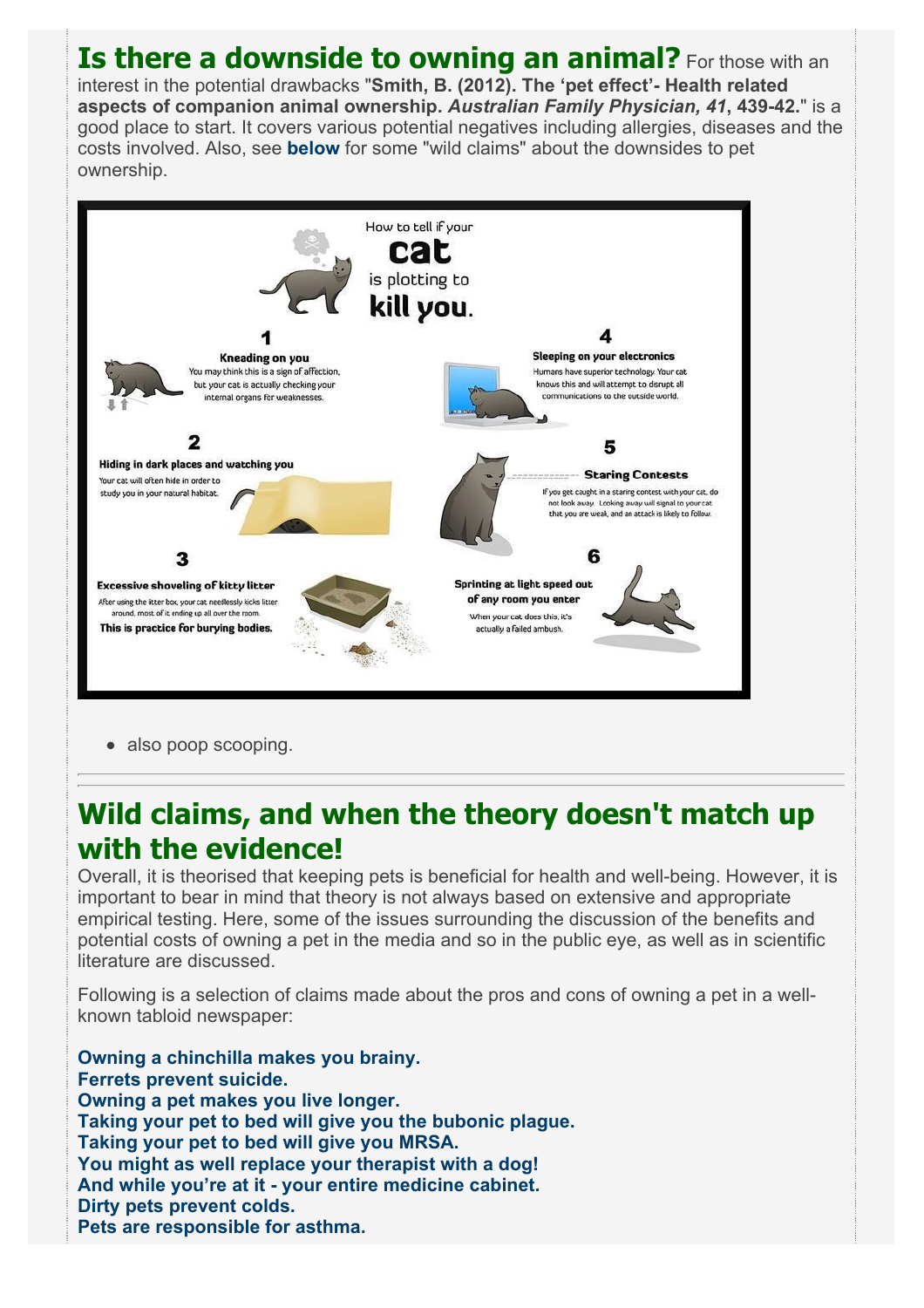#### **[Pets are weapons – criminals have pets.](http://www.dailymail.co.uk/debate/article-1256804/ANDREW-MALONE-A-weapon-lead-petty-criminals-best-friend.html) [Having a fat dog that looks like you will halve your body weight.](http://www.dailymail.co.uk/femail/article-2174701/Woman-loses-HALF-body-weight-realising-looks-like-obese-dog.html)**

It doesn't take much probing to discover just how wild some of these wild claims are. In the first article on Chinchilla ownership and intelligence, the study quoted is not referenced and attempts to find such a study published anywhere remain futile. Furthermore, the study is commissioned by Pets at Home, who may or may not have had an abundance of chinchillas to shift from their shelves. The conclusion that pet owners are more intelligent is based on children reporting that they feel smarter, and that owning a pet has benefits with regards to homework. One such benefit could include blaming the creatures eating habits on a lack of said homework.

When taking into account the many vested interests on the part of both the producers and the participants, it is sensible to view the article with scepticism. Also, assessing intelligence by questioning how intelligent participants feel is clearly not the most accurate of methods. However, instead of predicting the IQ as claimed, results such as these could be demonstrative of the positive effects of pets to individuals' well-being – feeling more intelligent could be indicative of improved self-esteem. Despite a general feeling within the literature that self-esteem and pet ownership are related, the empirical evidence is surprisingly sparse. For example, Martine and Kidd (1980) report that giving children pets leads to an increased self-esteem, but scrutiny of the report evidenced and the studies cited within it actually paint a different picture. Similarly, Johnson and Rule (1991) confidently talk of previous research indicating that individuals with pets have a higher self-esteem but cite spurious "evidence" such as a theoretical paper by Levinson (1972), in which the "benefits" of sexual relations with animals are also discussed. Johnson and Rule then went on to contradict these assertions with their own findings, that pet owners and non-owners did not differ on a number of personality dimensions including self-esteem. It seems that discussion on self-esteem is an area in which the theory and empirical evidence do not necessarily match up.

#### *What about the negatives?*

Of course, benefits to mental well-being and physical health become less interesting when they could be outweighed by negative effects such as spreading the bubonic plague. In the 14th century the Bubonic plague killed 70-80% of people in some cities and villages in England (Alchon, 2003). Were pets to pose a serious risk of spreading such an infection, small improvements to personal well-being would wane in importance by comparison. This article is based on a review of literature on zoonoses from the PubMed database (Chomel & Sun, 2011). Probably the most compelling evidence for the claim that sleeping with pets carries a risk of bubonic plague comes from a study in which 44% of plague survivors compared to 10% of controls reported sleeping in the same bed as their pet dog. Sleeping with a pet was significantly associated with infection (Gould et al., 2008). All of the other studies reporting the link were based on single cases.

The general consensus within scientific literature is that the benefits far outweigh the possible negative effects. Furthermore, in contrast to that which has been promoted by the media, pets are generally considered to be associated with less risk of asthma. So what does the evidence say? Some studies have found a reduced risk of asthma (Celedon et al., 2002; Perzanowski et al., 2002) whilst others have found a reduced risk of allergies which has been linked with asthma (Mundhane et al., 2009). However, contradictory literature exists. Kerkhof et al. (2009) found that whilst risks for developing allergies were reduced, incidence of asthma did increase slightly. For more information on the association between pets and allergies and asthma, see **[here](http://fims.moodle.gla.ac.uk/mod/ouwiki/entirewiki.php?id=22976&group=449&format=html#asthma)**. Further research is needed before definitive conclusions can be drawn either way.

#### *So should we love pets?*

Each area of research mentioned above could be subject to such scrutiny and the majority throw up conflicting results in differing studies. However, it seems unlikely that the research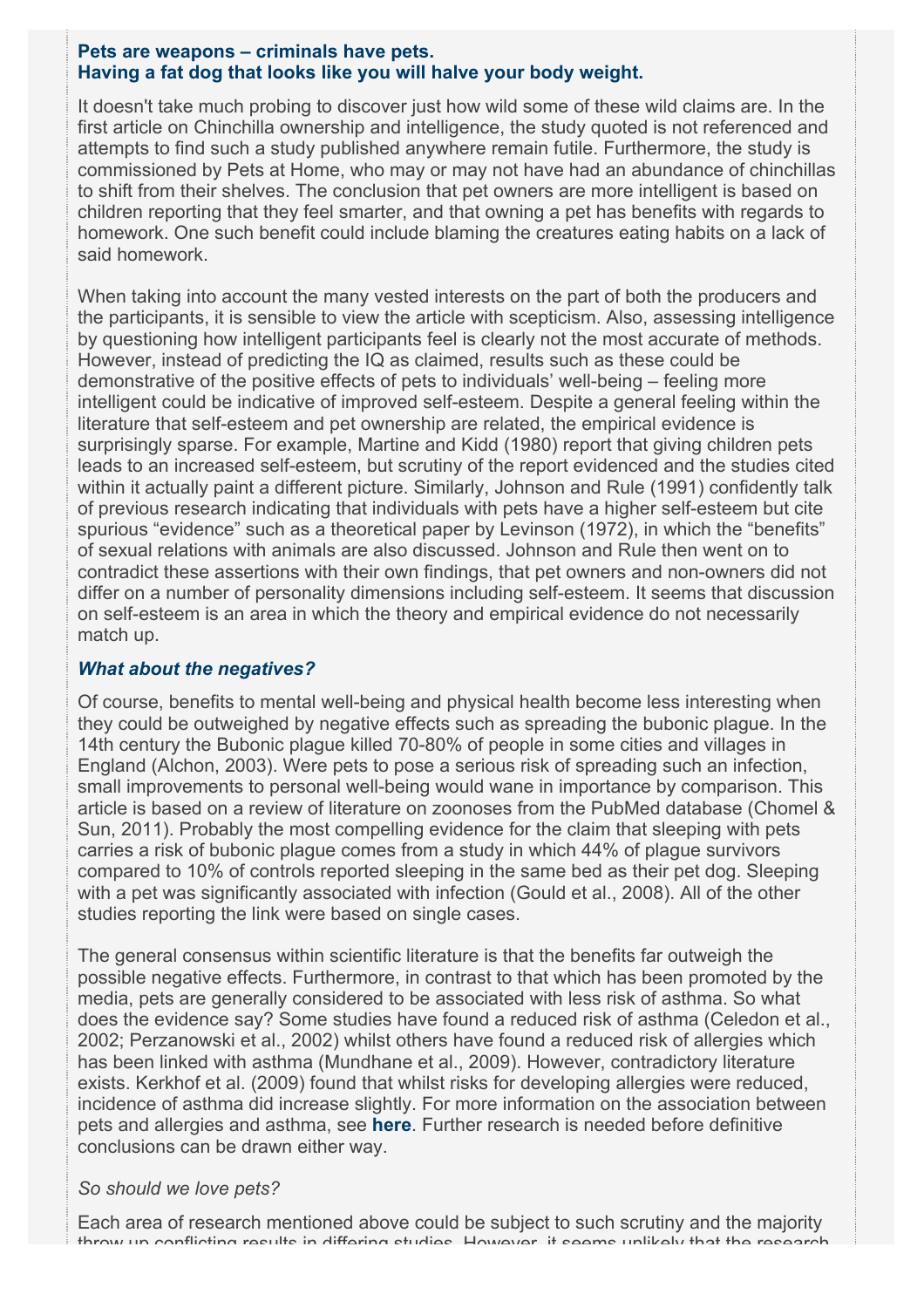throw up conflicting results in differing studies. However, it seems unlikely that the research will produce conclusions which lead Britain to become a nation of pet-haters - many petowners will not need science to convince them that their pets enhance their lives. Future studies should focus on the usefulness of animal therapies which are often utilised without much experimental evidence pointing to their effectiveness (see **[here](http://fims.moodle.gla.ac.uk/mod/ouwiki/entirewiki.php?id=22976&group=449&format=html#therapy)**).

### *[- Back to contents.](http://fims.moodle.gla.ac.uk/mod/ouwiki/entirewiki.php?id=22976&group=449&format=html#contents)*

## **And the verdict is...**

There is a growing evidence base for the benefits of pet ownership on human well-being. Conflicts still exist within the literature, and some negatives have been reported. In general, it seems the benefits outweigh the risks which have been associated with keeping animals. Further research must be carried out to explore the full effects of animal therapies due to the potential these pose for improving the lives of individuals with a large variety of disabilities, illnesses, social and emotional problems.

*[- Back to contents.](http://fims.moodle.gla.ac.uk/mod/ouwiki/entirewiki.php?id=22976&group=449&format=html#contents)*

# **Recommended Reading**

- **Friedmann, E & Thomas, SA (1995). Pet ownership, social support, and one-year survival [after acute myocardial infarction in the Cardiac Arrhythmia Suppression Trial](http://www.ncbi.nlm.nih.gov/pubmed/7502998) (CAST).Am J Cardiol.,15,1213-7.**
- **[Herzog, H \(2011\). The Impact of Pets on Human Health and Psychological Well-](http://cdp.sagepub.com/content/20/4/236.abstract)Being : Fact, Fiction, or Hypothesis? Current Directions in Psychological Science, 236-239**
- **[Serpell, JA \(1990\). Evidence for long term effects of pet ownership on human](http://www.petpartners.org/document.doc?id=44) health. Reprinted from Pets, Benefits and Practice. Waltham Symposium 20, April 19, 1990, Courtesy of Waltham.**

## **References**

Alchon, S. A. (2003). *A pest in the land: new world epidemics in a global perspective*. USA: University of New Mexico Press.

Akiyama, H., Holtzman, J., & Britz, W. (1986). Petownership and health status during bereavement. *Omega*, 17, 187-193*.*

Allen, K. M., Blascovich, J., Tomaka, J., & Kelsey, R. M. (1991). Presence of human friends and pet dogs as moderators of autonomic responses to stress in women. *Journal of personality and social psychology*, *61*(4), 582.

Anderson, W. P., Reid, C. M., & Jennings, G. L. (1992). Pet ownership and risk factors for cardiovascular disease. *The Medical Journal of Australia*, *157*(5), 298.

Beck, A.M. & Meyers, N.M. (1996) Health enhancement and companion animal ownership. *Annual Reviews of Public health.* 17, 247-257

Chomel, B. B. & Sun, B. (2011). Zoonoses in the bedroom. *Emerging Infectious Diseases, 17*, 167-172.

Carmack, BJ (1991). The role of companion animals forpersons with AIDS/HIV. *Holist Nurs Pract*.,5, 24-31.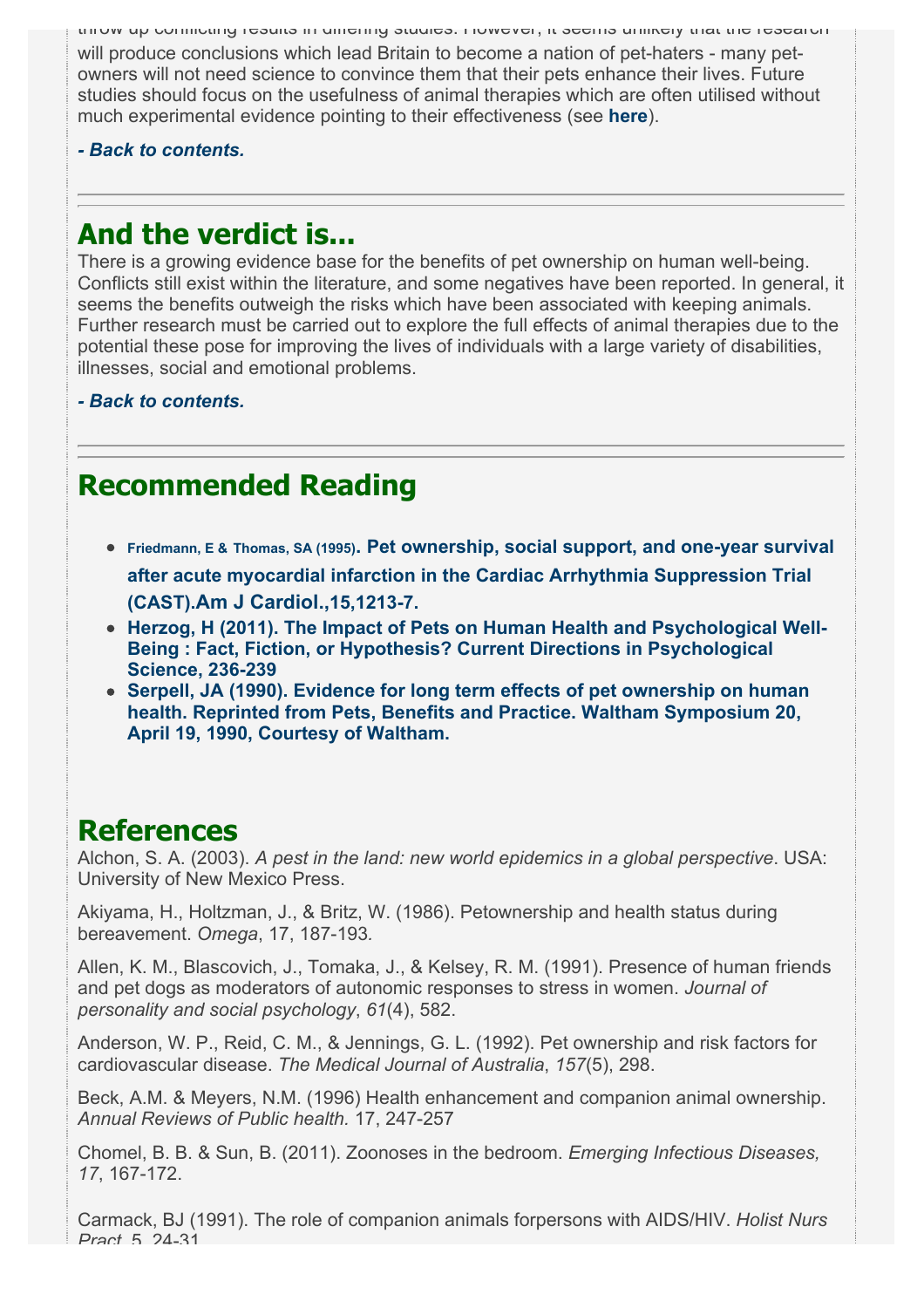DeSchriver, M. M., & Riddick, C. C. (1990). Effects of watching aquariums on elders' stress. *Anthrozoos: A Multidisciplinary Journal of The Interactions of People & Animals*, *4*(1), 44-48.

Duvall, A., Nikolina, M., & Pychyl, TA (2010). AnExamination of the Potential Role of Pet Ownership, Human Social Support andPet Attachment in the Psychological Health of Individuals Living Alone.*Anthrozoos*, 23, 37-54.

Eddy, T.J. (1996) RM & Beaux: reductions in cardiac activity in response to a pet snake. *Journal of Nervous Mental Disease.* Vol. 184;No. 9. Pp. 573-575.

Friedmann, E., Katcher, A. H., Lynch, J. J., & Thomas, S. A. (1980). Animal companions and one-year survival of patients after discharge from a coronary care unit. *Public health reports*, *95*(4), 307.

Friedmann, E., Katcher, A.H., Thomas, S.A., & Lynch, J.J. (1983). Social interaction and blood pressure*. Journal of Nervous and Mental Disease*, 171, 461–465

Friedmann, E., Katcher, A., Lynch, J., & Thomas, S. (1990) Animal companions and oneyear survival of patients after discharge from a coronary care unit. *Public Health Reports*, 15, 307-312.

Friedmann, E. & Thomas, S.A. (1995) Pet ownership, social support, and one-year survival after acute myocardial infarction in the Cardiac Arrhythmia Suppression Trial (CAST). *American Journal of Cardiology.* Vol.76;No.17, 1213-1217.

Fritz, C.L., Farver, T.B., Kass, P.H., Hart, L.A.(1995).Association with companion animals and the expression of noncognitivesymptoms in Alzheimer's patients. *J Nerv and Ment Disease*, 183, 459-463.

Garrity, TF, Stallones, L, Marx, MB, & Johnson, TP(1989).Pet Ownership And Attachment As Supportive Factors In The Health Of TheElderly. *Anthrozoos*, 3, 35-44.

Gern, J. E., Reardon, C. L., Hoffjan, S., Nicolae, D., Li, Z., Roberg, K. A., & Lemanske, R. F. (2004). Effects of dog ownership and genotype on immune development and atopy in infancy. *Journal of allergy and clinical immunology*,*113*(2), 307-314.

Giaquinto, S & Valentini, F. (2009) Is there a Scientific basis for pet therapy? *Disability and Rehabiliation 31(7): 595-598*

Gould, L. H., Pape, J., Ettestad, P., Griffith, K. S. & Mead, P. S. (2008). Dog-associated risk factors for human plague. *Zoonoses Public Health, 55,* 448–454.

Headey, B.W. (1999). Health benefits and health cost savings due to pets: preliminary estimates from an Australian national survey. *Social Indicators Research*, 47, 233-43.

Hooker, S. D., Holbrook Freeman,L. H., & Stewart, P. (2002) Pet Therapy Research: A historic view. *Holistic Nursing Practice. 17(1):17-23*

Hunt, S.J., Hart, L.A., & Gomulkiewicz, R. (1992) Role of Small animals in social interactions between strangers. *Journal of Social Psychology.* Vol. 132;No.2 Pp. 245-256.

Johnson, S. B., & Rule, W. R. (1991). Personality characteristics and self-esteem in pet owners and non-owners. *International Journal of Psychology, 26*, 241-252.

Kalminski, M., Pellino, T., & Wish, J. (2002) Play and Pets: The Physical and Emotional Impact of Child-Life and Pet Therapy on Hospitalized Children. *Children's Health Care. 31(4): 321-335*

Katcher. A., Segal, H., & Beck, A. (1984) Comparison of contemplation and hypnosis for reduction of anxiety and discomfort during dental surgery. *American journal of clinical hypnosis.* Vol.27;Issue 1. p.14-21

Kidd, AH & Kidd, RM (1985). Children's attitudestoward their pets. *Psychological Reports*,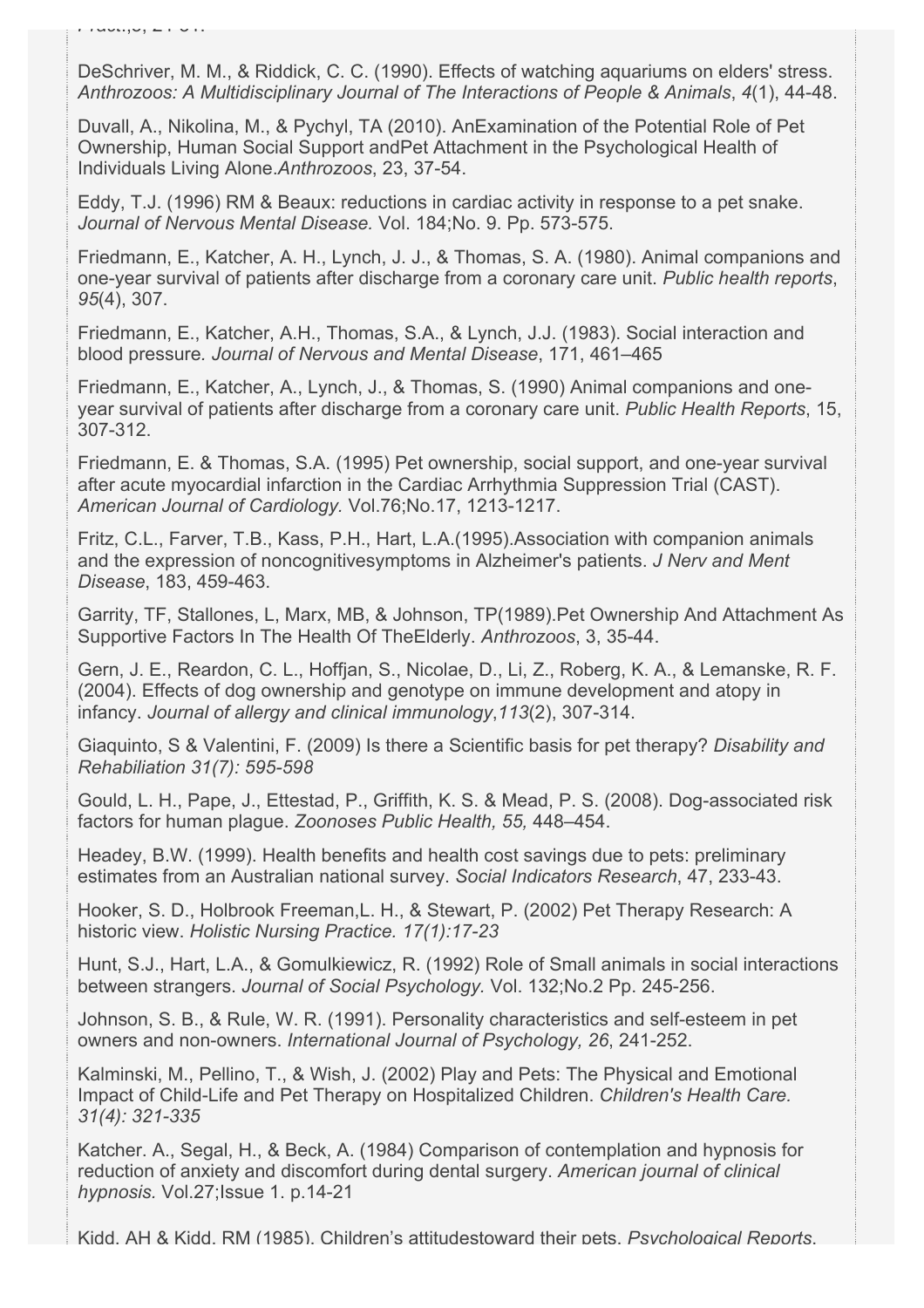57, 15-31.

Kotrshal, K. & Ortbauer, B. (2006) Behavioural effects of the presence of a dog in the classroom. *Anthrozoos 16(2): 147-159*

Kidd, AH & Kidd, RM (1985). Children's attitudestoward their pets. *Psychological Reports*,

Levinson, B. M. (1978). Pets and personality development. *Psychological Reports, 42*, 1031- 1038.

Martinez, R. L. & Kidd, A. H. (1980). Two personality characteristics in adult pet-owners and non-owners. *Psychological Reports, 47*, 318-318.

Maslow, A.H. (1943). A theory of human motivation. *Psychological Review, 50*, 370-96.

McNicholas, J. & Collis, G.M. (2000) Dogs as catalysts for social interaction: Robustness of the effect. *British Journal of Psychology.,*91, 61-70.

McCune, S, McCardle, P, Griffin, JA, Maholmes, V(2010). *How Animals Affect Us: Examining the Influence of Human-AnimalInteraction on Child Development and Human Health*. American Psychological Association.

Merriam-Arduini, S. (2000). Evaluation of an experimental program designed to have a positive effect on adjudicated violent, incarcerated male juveniles age 12–25 in the state of Oregon. *Unpublished doctoral dissertation, Pepperdine University*

Nafsted, P., Magnus, P., Gaager, & Jaakola, J.2001. Exposure to pets and atopy-related disease in the first 1 years of life. *Allergy* 157:298-301.

Nimer, J. & Lundahl, B. (2007) Animal-Assisted therapy: A meta analysis. *Anthrozoos: A Multidisciplinary Journal of The Interactions of People & Animals. 20(3): 225-238*

Ownby, D. R., Johnson, C. C., & Peterson, E. L. (2002). Exposure to dogs and cats in the first year of life and risk of allergic sensitization at 6 to 7 years of age. *JAMA: the journal of the American Medical Association*, *288*(8), 963-972.

Poresky, RH (1996). Companion animals and otherfactors affecting young children's development. *Anthrozoos*, 9, 159–68.

Poresky, RH & Hendrix, C (1990). DifferentialEffects of Pet Presence and Pet-Bonding on young Children. *PsychologicalReports*, 67, 51-54.

Raina, P., Bonnett, B., & Waltner-Toews, D. (1998). Relationship between pet ownership and health care use among seniors. In *8th Conference of the International Association of Human-Animal Interaction Organisations, Prague, Sept* (pp. 10-11).

*Raina P, Waltner-Toews D, Bonnett B, Woodward C,Abernathy T.(1999). Influence of companion animals on the physical andpsychological health of older people: an analysis of a one-year longitudinalstudy. J Am Geriatr Soc, 47, 323-9.*

Serpell, J.A. (1990). Evidence for long term effectsof pet ownership on human health. Pets, Benefitsand Practice, Waltham Symposium 20, April 19, 1990.

Serpell, J.A. (1991). Beneficial aspects of pet ownership on some aspects of human health and behaviour. *Journal of the Royal Society of Medicine*, 84, 717-20.

Siegel, JM. Stressful life events and use of physicianservices among the elderly: the moderating role of pet ownership. *J Pers SocPsychol* 1990; 58: 1081–6.

*Siegel JM, Angulo FJ, Detels R, Wesch J, Mullen A. AIDS diagnosis and depression in the Multicenter AIDSCohort Study: the ameliorating impact of pet ownership. AIDS Care. 1999 Apr;11(2):157-70.*